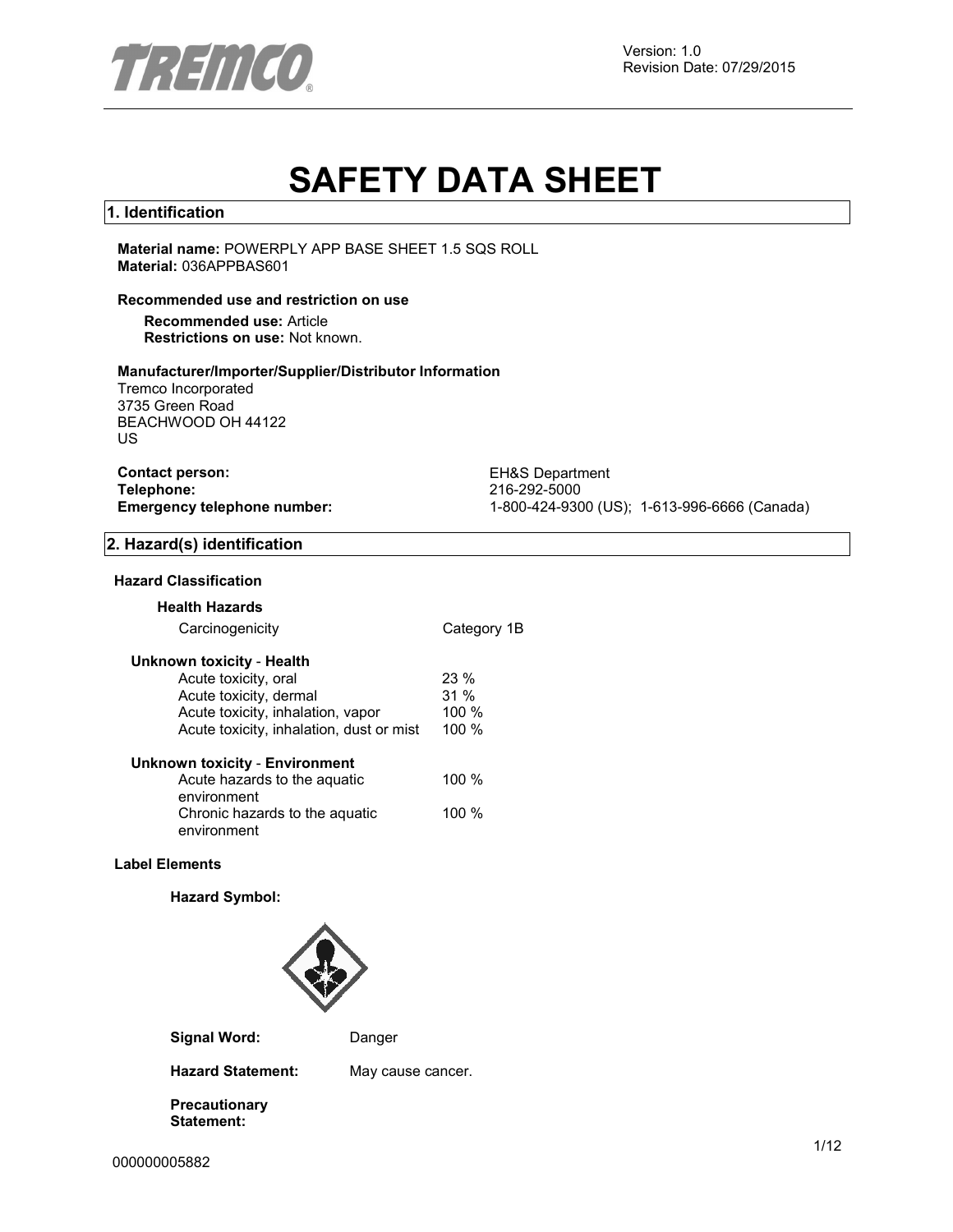

| <b>Prevention:</b>                                          | Obtain special instructions before use. Do not handle until all safety<br>precautions have been read and understood. Use personal protective<br>equipment as required.                     |
|-------------------------------------------------------------|--------------------------------------------------------------------------------------------------------------------------------------------------------------------------------------------|
| Response:                                                   | If exposed or concerned: Get medical advice/attention.                                                                                                                                     |
| Storage:                                                    | Store locked up.                                                                                                                                                                           |
| Disposal:                                                   | Dispose of contents/container to an appropriate treatment and disposal<br>facility in accordance with applicable laws and regulations, and product<br>characteristics at time of disposal. |
| Other hazards which do not<br>result in GHS classification: | None.                                                                                                                                                                                      |

### **3. Composition/information on ingredients**

#### **Mixtures**

| <b>Chemical Identity</b>         | <b>CAS number</b> | Content in percent (%)* |
|----------------------------------|-------------------|-------------------------|
| Asphalt                          | 8052-42-4         | 60 - 100%               |
| Calcium Carbonate<br>(Limestone) | 1317-65-3         | $10 - 30%$              |
| <b>Fibrous Glass</b>             | 65997-17-3        | $7 - 13%$               |

\* All concentrations are percent by weight unless ingredient is a gas. Gas concentrations are in percent by volume.

| 4. First-aid measures                                                  |                                                                                                                                                                                       |  |
|------------------------------------------------------------------------|---------------------------------------------------------------------------------------------------------------------------------------------------------------------------------------|--|
| Ingestion:                                                             | Call a POISON CENTER/doctor//if you feel unwell. Rinse mouth.                                                                                                                         |  |
| Inhalation:                                                            | Move to fresh air.                                                                                                                                                                    |  |
| <b>Skin Contact:</b>                                                   | Wash skin thoroughly with soap and water. Get medical attention if<br>symptoms occur.                                                                                                 |  |
| Eye contact:                                                           | Any material that contacts the eye should be washed out immediately with<br>water. If easy to do, remove contact lenses. If eye irritation persists: Get<br>medical advice/attention. |  |
| Most important symptoms/effects, acute and delayed                     |                                                                                                                                                                                       |  |
| Symptoms:                                                              | May cause skin and eye irritation.                                                                                                                                                    |  |
| Indication of immediate medical attention and special treatment needed |                                                                                                                                                                                       |  |
| Treatment:                                                             | Symptoms may be delayed.                                                                                                                                                              |  |
| 5. Fire-fighting measures                                              |                                                                                                                                                                                       |  |
| <b>General Fire Hazards:</b>                                           | No unusual fire or explosion hazards noted.                                                                                                                                           |  |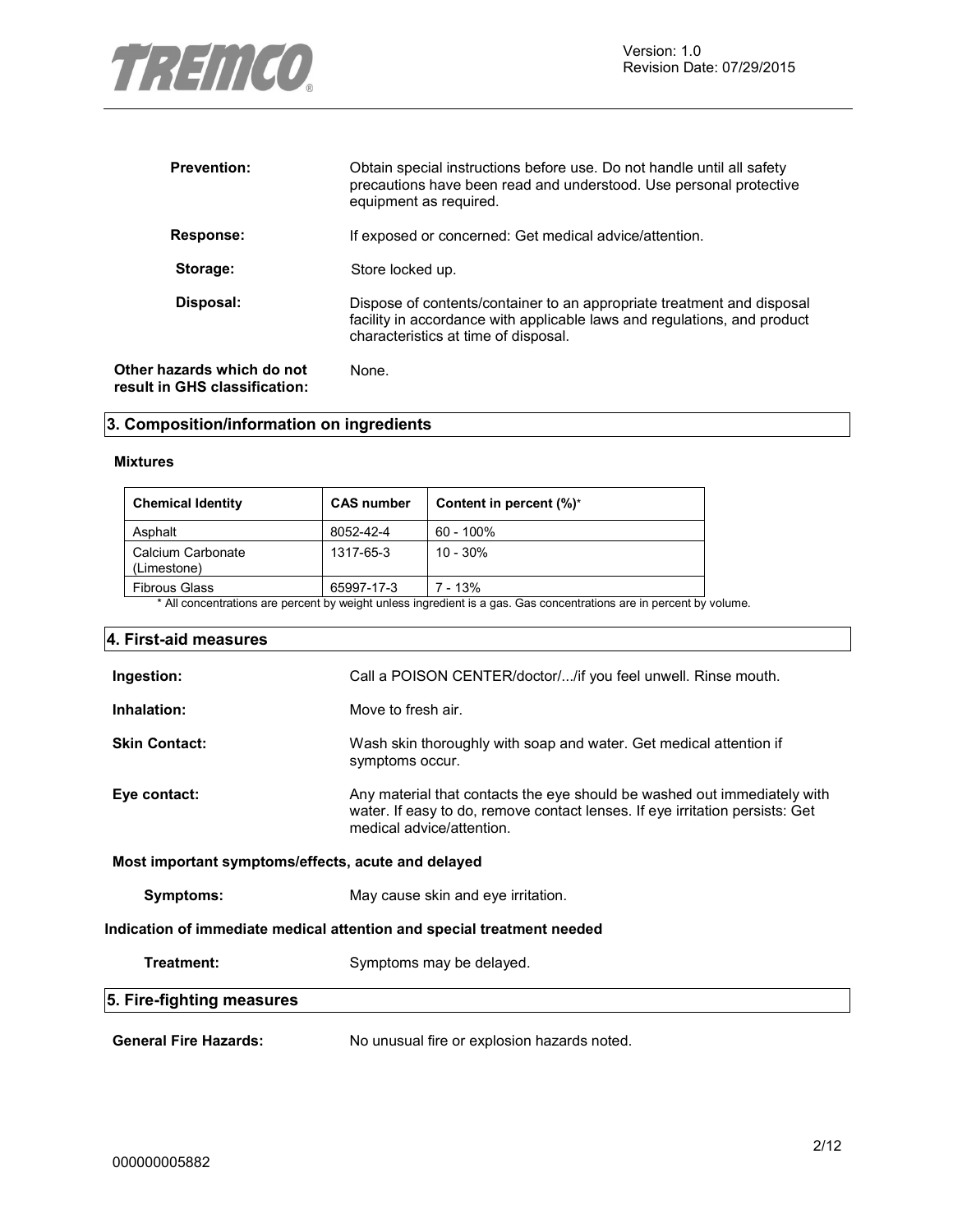

### **Suitable (and unsuitable) extinguishing media**

| Suitable extinguishing<br>media:                                           | Use fire-extinguishing media appropriate for surrounding materials.                                                                                                                                                                                                                                                                                                       |
|----------------------------------------------------------------------------|---------------------------------------------------------------------------------------------------------------------------------------------------------------------------------------------------------------------------------------------------------------------------------------------------------------------------------------------------------------------------|
| Unsuitable extinguishing<br>media:                                         | Do not use water jet as an extinguisher, as this will spread the fire.                                                                                                                                                                                                                                                                                                    |
| Specific hazards arising from<br>the chemical:                             | During fire, gases hazardous to health may be formed.                                                                                                                                                                                                                                                                                                                     |
| Special protective equipment and precautions for firefighters              |                                                                                                                                                                                                                                                                                                                                                                           |
| <b>Special fire fighting</b><br>procedures:                                | No data available.                                                                                                                                                                                                                                                                                                                                                        |
| Special protective equipment<br>for fire-fighters:                         | Self-contained breathing apparatus and full protective clothing must be<br>worn in case of fire.                                                                                                                                                                                                                                                                          |
| 6. Accidental release measures                                             |                                                                                                                                                                                                                                                                                                                                                                           |
| Personal precautions,<br>protective equipment and<br>emergency procedures: | No data available.                                                                                                                                                                                                                                                                                                                                                        |
| <b>Methods and material for</b><br>containment and cleaning<br>up:         | Collect spillage in containers, seal securely and deliver for disposal<br>according to local regulations.                                                                                                                                                                                                                                                                 |
| <b>Notification Procedures:</b>                                            | In the event of a spill or accidental release, notify relevant authorities in<br>accordance with all applicable regulations.                                                                                                                                                                                                                                              |
| <b>Environmental Precautions:</b>                                          | Do not contaminate water sources or sewer. Prevent further leakage or<br>spillage if safe to do so.                                                                                                                                                                                                                                                                       |
| 7. Handling and storage                                                    |                                                                                                                                                                                                                                                                                                                                                                           |
| Precautions for safe handling:                                             | Do not handle until all safety precautions have been read and understood.<br>Obtain special instructions before use. Use personal protective equipment<br>as required. Ventilate well, avoid breathing vapors. Use approved respirator<br>if air contamination is above accepted level. Use mechanical ventilation in<br>case of handling which causes formation of dust. |
| Conditions for safe storage,<br>including any<br>incompatibilities:        | Store locked up.                                                                                                                                                                                                                                                                                                                                                          |
| 8. Exposure controls/personal protection                                   |                                                                                                                                                                                                                                                                                                                                                                           |

### **Control Parameters**

**Occupational Exposure Limits**

|  | <b>Chemical Identity</b> | tvpe | <b>Exposure Limit Values</b> | Source |
|--|--------------------------|------|------------------------------|--------|
|--|--------------------------|------|------------------------------|--------|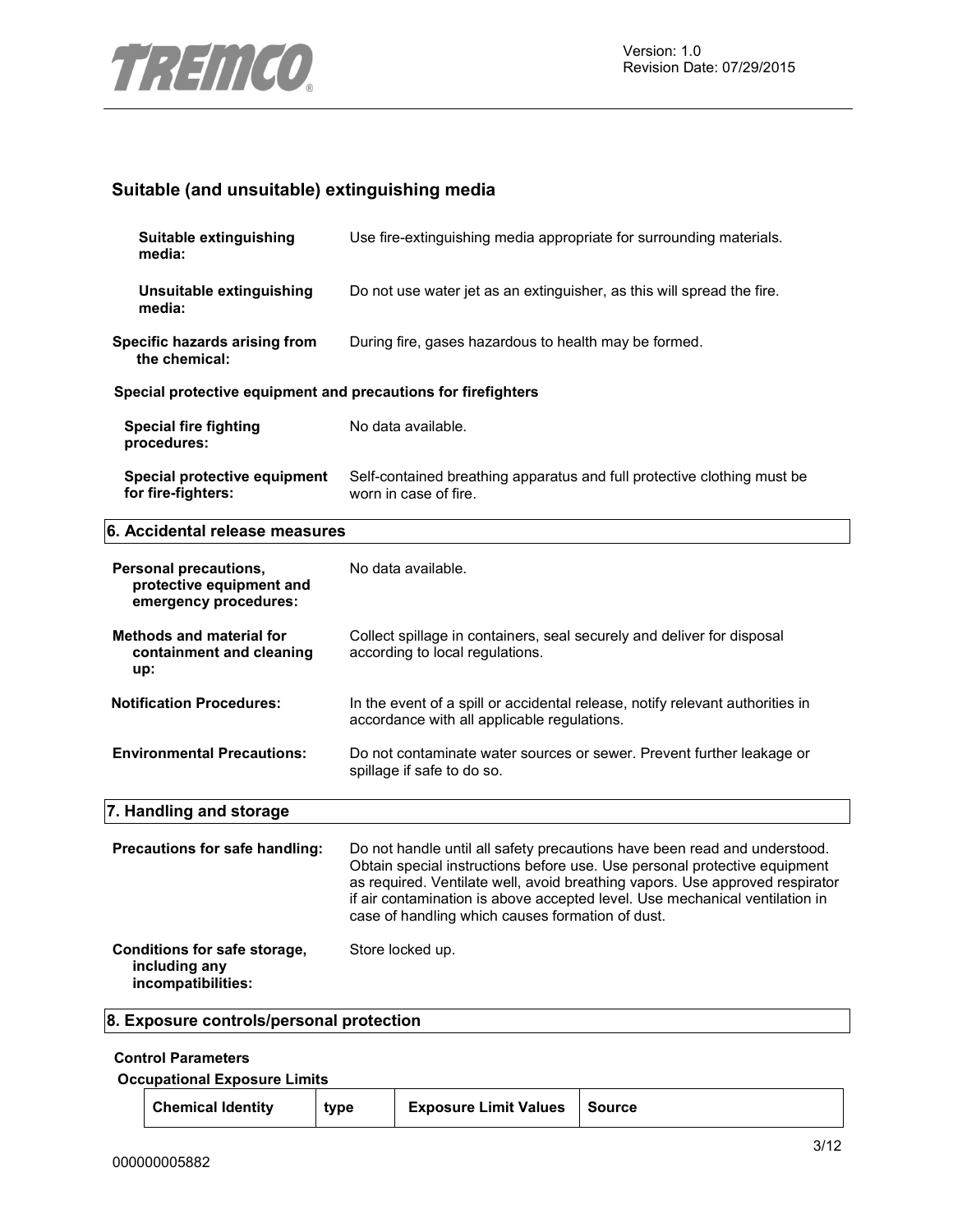

| Asphalt - Inhalable<br>fraction. - as benzene<br>solubles  | <b>TWA</b> | $0.5$ mg/m $3$     | US. ACGIH Threshold Limit Values<br>(2011)                                        |
|------------------------------------------------------------|------------|--------------------|-----------------------------------------------------------------------------------|
| Calcium Carbonate<br>(Limestone) - Total<br>dust.          | <b>PEL</b> | 15 mg/m3           | US. OSHA Table Z-1 Limits for Air<br>Contaminants (29 CFR 1910.1000)<br>(02 2006) |
| Calcium Carbonate<br>(Limestone) -<br>Respirable fraction. | <b>PEL</b> | $5 \text{ mg/m}$   | US. OSHA Table Z-1 Limits for Air<br>Contaminants (29 CFR 1910.1000)<br>(02 2006) |
| Fibrous Glass -<br>Inhalable fraction.                     | <b>TWA</b> | $5 \text{ mg/m}$ 3 | US. ACGIH Threshold Limit Values<br>(03 2014)                                     |
| Fibrous Glass - Fiber.                                     | <b>TWA</b> | 1<br>fibers/cm3    | US. ACGIH Threshold Limit Values<br>(03 2014)                                     |
|                                                            | TWA        | fibers/cm3         | US. ACGIH Threshold Limit Values<br>(03 2014)                                     |
|                                                            | <b>TWA</b> | fibers/cm3         | US. ACGIH Threshold Limit Values<br>(03 2014)                                     |
|                                                            | <b>TWA</b> | fibers/cm3         | US. ACGIH Threshold Limit Values<br>(03 2014)                                     |
|                                                            | <b>TWA</b> | fibers/cm3         | US. ACGIH Threshold Limit Values<br>(03 2014)                                     |
|                                                            | <b>TWA</b> | 0.2<br>fibers/cm3  | US. ACGIH Threshold Limit Values<br>(03 2014)                                     |

| <b>Chemical name</b>                                      | type         | <b>Exposure Limit Values</b> | <b>Source</b>                                                                                                                                                                    |
|-----------------------------------------------------------|--------------|------------------------------|----------------------------------------------------------------------------------------------------------------------------------------------------------------------------------|
| Asphalt - Aerosol,<br>inhalable. - as benzene<br>solubles | <b>TWA</b>   | $0.5$ mg/m $3$               | Canada, British Columbia OELs.<br>(Occupational Exposure Limits for<br><b>Chemical Substances, Occupational</b><br>Health and Safety Regulation 296/97,<br>as amended) (07 2007) |
| Asphalt - Inhalable<br>fraction. - as benzene<br>solubles | <b>TWAEV</b> | $0.5$ mg/m $3$               | Canada. Ontario OELs. (Control of<br>Exposure to Biological or Chemical<br>Agents) (11 2010)                                                                                     |
| Asphalt - Fume.                                           | <b>TWA</b>   | $5 \text{ mg/m}$ 3           | Canada. Quebec OELs. (Ministry of<br>Labor - Regulation Respecting the<br>Quality of the Work Environment) (12<br>2008)                                                          |
| Calcium Carbonate<br>(Limestone) - Total<br>dust.         | <b>STEL</b>  | $20 \text{ mg/m}$            | Canada. British Columbia OELs.<br>(Occupational Exposure Limits for<br>Chemical Substances, Occupational<br>Health and Safety Regulation 296/97,<br>as amended) (07 2007)        |
|                                                           | <b>TWA</b>   | 10 mg/m3                     | Canada. British Columbia OELs.<br>(Occupational Exposure Limits for<br>Chemical Substances, Occupational<br>Health and Safety Regulation 296/97,<br>as amended) (07 2007)        |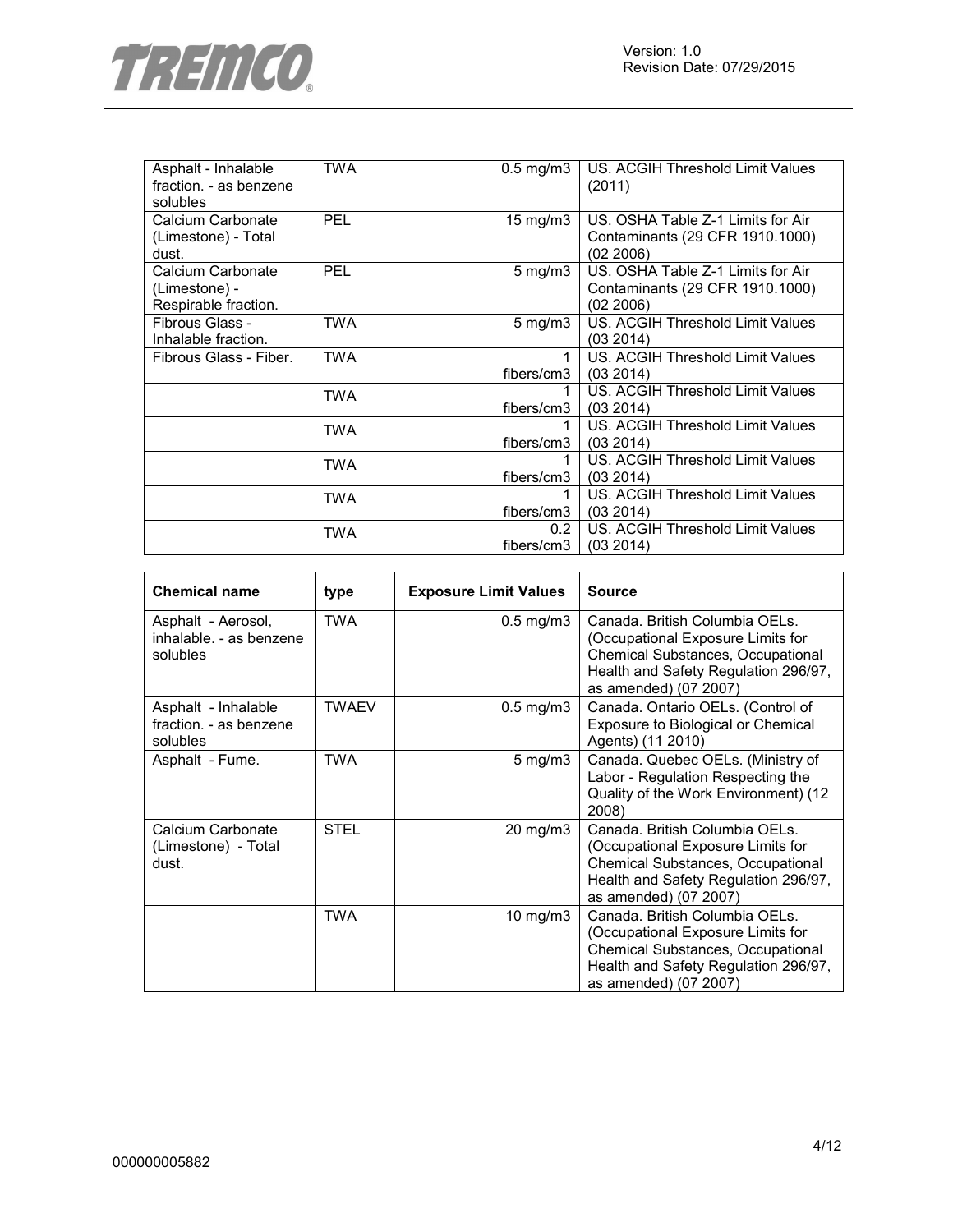

| Calcium Carbonate<br>(Limestone) -<br>Respirable fraction. | <b>TWA</b>   | $3$ mg/m $3$                                                                         | Canada. British Columbia OELs.<br>(Occupational Exposure Limits for<br>Chemical Substances, Occupational<br>Health and Safety Regulation 296/97,<br>as amended) (07 2007) |
|------------------------------------------------------------|--------------|--------------------------------------------------------------------------------------|---------------------------------------------------------------------------------------------------------------------------------------------------------------------------|
| Calcium Carbonate<br>(Limestone) - Total<br>dust.          | <b>TWA</b>   | 10 mg/m3                                                                             | Canada. Quebec OELs. (Ministry of<br>Labor - Regulation Respecting the<br>Quality of the Work Environment) (12<br>2008)                                                   |
| Fibrous Glass - Fiber.                                     | <b>TWA</b>   | 0.2<br>fibers/cm3                                                                    | Canada. British Columbia OELs.<br>(Occupational Exposure Limits for<br>Chemical Substances, Occupational<br>Health and Safety Regulation 296/97,<br>as amended) (07 2007) |
|                                                            | <b>TWA</b>   | 1<br>fibers/cm3                                                                      | Canada. British Columbia OELs.<br>(Occupational Exposure Limits for<br>Chemical Substances, Occupational<br>Health and Safety Regulation 296/97,<br>as amended) (07 2007) |
| Fibrous Glass -<br>Inhalable fibers.                       | <b>TWA</b>   | $5$ mg/m $3$                                                                         | Canada. British Columbia OELs.<br>(Occupational Exposure Limits for<br>Chemical Substances, Occupational<br>Health and Safety Regulation 296/97,<br>as amended) (07 2007) |
| Fibrous Glass -<br>Inhalable                               | <b>TWAEV</b> | $5$ mg/m $3$                                                                         | Canada. Ontario OELs. (Control of<br>Exposure to Biological or Chemical<br>Agents) (11 2010)                                                                              |
| Fibrous Glass -<br>Respirable fibers.                      | <b>TWAEV</b> | 1<br>fibers/mL                                                                       | Canada. Ontario OELs. (Control of<br>Exposure to Biological or Chemical<br>Agents) (11 2010)                                                                              |
| Fibrous Glass - Fiber.                                     | <b>TWAEV</b> | 0.2<br>fibers/mL                                                                     | Canada. Ontario OELs. (Control of<br>Exposure to Biological or Chemical<br>Agents) (11 2010)                                                                              |
| Fibrous Glass - Total<br>dust.                             | <b>TWA</b>   | 10 mg/m3                                                                             | Canada. Quebec OELs. (Ministry of<br>Labor - Regulation Respecting the<br>Quality of the Work Environment) (12<br>2008)                                                   |
| Fibrous Glass - Fiber.                                     | <b>TWA</b>   | 1<br>fibres/cm3<br>(non-<br>asbestos<br>fibres) --<br>size<br>restriction<br>s apply | Canada. Quebec OELs. (Ministry of<br>Labor - Regulation Respecting the<br>Quality of the Work Environment) (12<br>2008)                                                   |
|                                                            | <b>TWA</b>   | 2<br>fibres/cm3<br>(non-<br>asbestos<br>fibres) --<br>size<br>restriction<br>s apply | Canada. Quebec OELs. (Ministry of<br>Labor - Regulation Respecting the<br>Quality of the Work Environment) (12<br>2008)                                                   |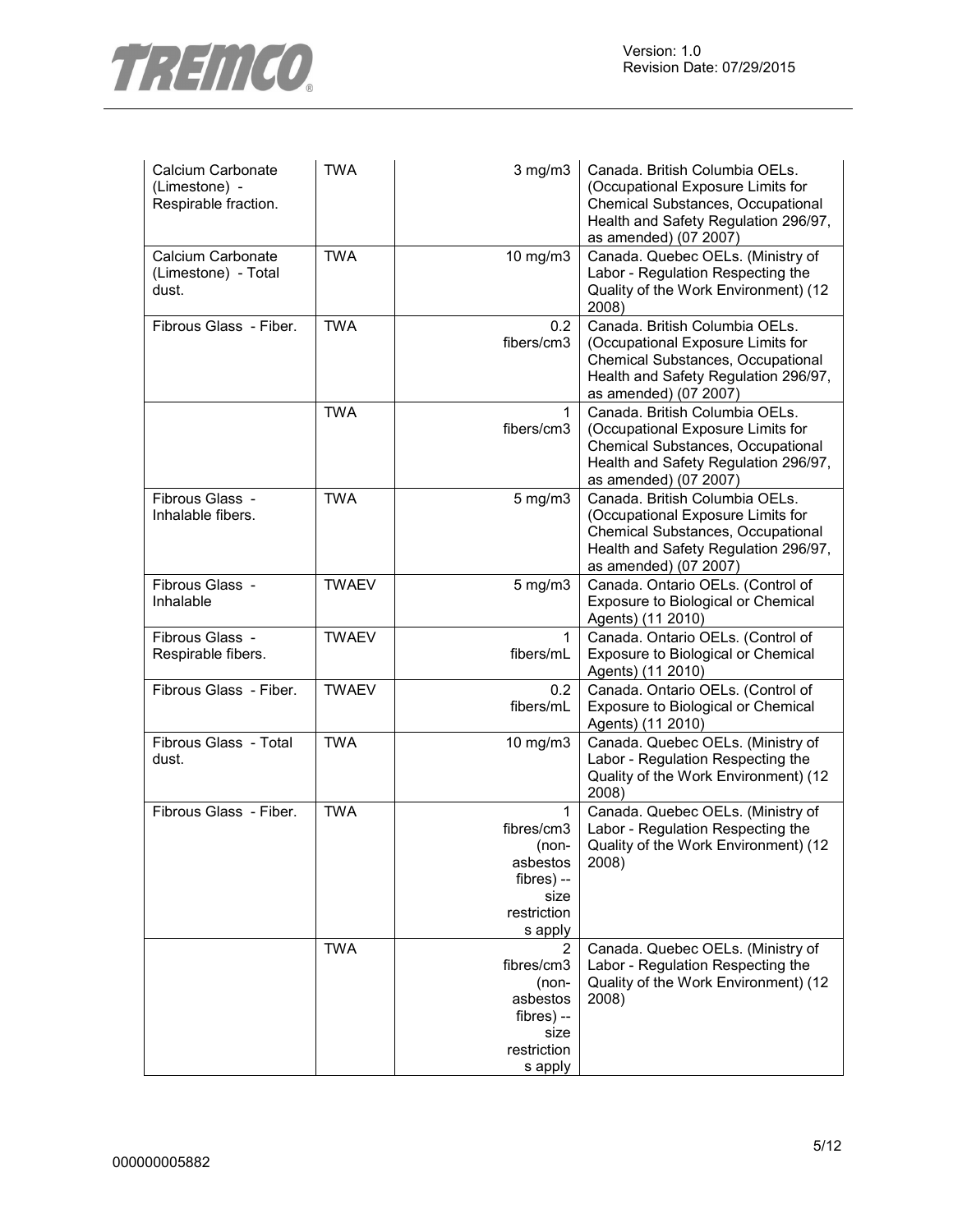

| Appropriate Engineering<br><b>Controls</b>        | Mechanical ventilation or local exhaust ventilation may be required.<br>Observe good industrial hygiene practices. Observe occupational exposure<br>limits and minimize the risk of inhalation of dust.                                                                                                                                                                                                                                            |
|---------------------------------------------------|----------------------------------------------------------------------------------------------------------------------------------------------------------------------------------------------------------------------------------------------------------------------------------------------------------------------------------------------------------------------------------------------------------------------------------------------------|
|                                                   | Individual protection measures, such as personal protective equipment                                                                                                                                                                                                                                                                                                                                                                              |
| <b>General information:</b>                       | Good general ventilation (typically 10 air changes per hour) should be used.<br>Ventilation rates should be matched to conditions. Supplementary local<br>exhaust ventilation, closed systems, or respiratory and eye protection may<br>be needed in special circumstances, such as poorly ventilated spaces,<br>heating, evaporation of liquids from large surfaces, spraying of mists,<br>mechanical generation of dusts, drying of solids, etc. |
| <b>Eye/face protection:</b>                       | Wear safety glasses with side shields (or goggles).                                                                                                                                                                                                                                                                                                                                                                                                |
| <b>Skin Protection</b><br><b>Hand Protection:</b> | Use suitable protective gloves if risk of skin contact.                                                                                                                                                                                                                                                                                                                                                                                            |
| Other:                                            | Wear suitable protective clothing.                                                                                                                                                                                                                                                                                                                                                                                                                 |
| <b>Respiratory Protection:</b>                    | In case of inadequate ventilation use suitable respirator. Seek advice from<br>local supervisor.                                                                                                                                                                                                                                                                                                                                                   |
| Hygiene measures:                                 | Observe good industrial hygiene practices. Wash hands before breaks and<br>immediately after handling the product.                                                                                                                                                                                                                                                                                                                                 |

### **9. Physical and chemical properties**

| <b>Appearance</b>                                     |                    |  |  |
|-------------------------------------------------------|--------------------|--|--|
| <b>Physical state:</b>                                | solid              |  |  |
| Form:                                                 | solid              |  |  |
| Color:                                                | <b>Black</b>       |  |  |
| Odor:                                                 | Slight             |  |  |
| Odor threshold:                                       | No data available. |  |  |
| pH:                                                   | No data available. |  |  |
| Melting point/freezing point:                         | No data available. |  |  |
| Initial boiling point and boiling range:              | No data available. |  |  |
| <b>Flash Point:</b>                                   | No data available. |  |  |
| <b>Evaporation rate:</b>                              | No data available. |  |  |
| Flammability (solid, gas):                            | N٥                 |  |  |
| Upper/lower limit on flammability or explosive limits |                    |  |  |
| Flammability limit - upper (%):                       | No data available. |  |  |
| Flammability limit - lower (%):                       | No data available. |  |  |
| Explosive limit - upper (%):                          | No data available. |  |  |
| Explosive limit - lower (%):                          | No data available. |  |  |
| Vapor pressure:                                       | No data available. |  |  |
| Vapor density:                                        | No data available. |  |  |
| <b>Relative density:</b>                              | 1.2                |  |  |
| Solubility(ies)                                       |                    |  |  |
| Solubility in water:                                  | Insoluble in water |  |  |
| Solubility (other):                                   | No data available. |  |  |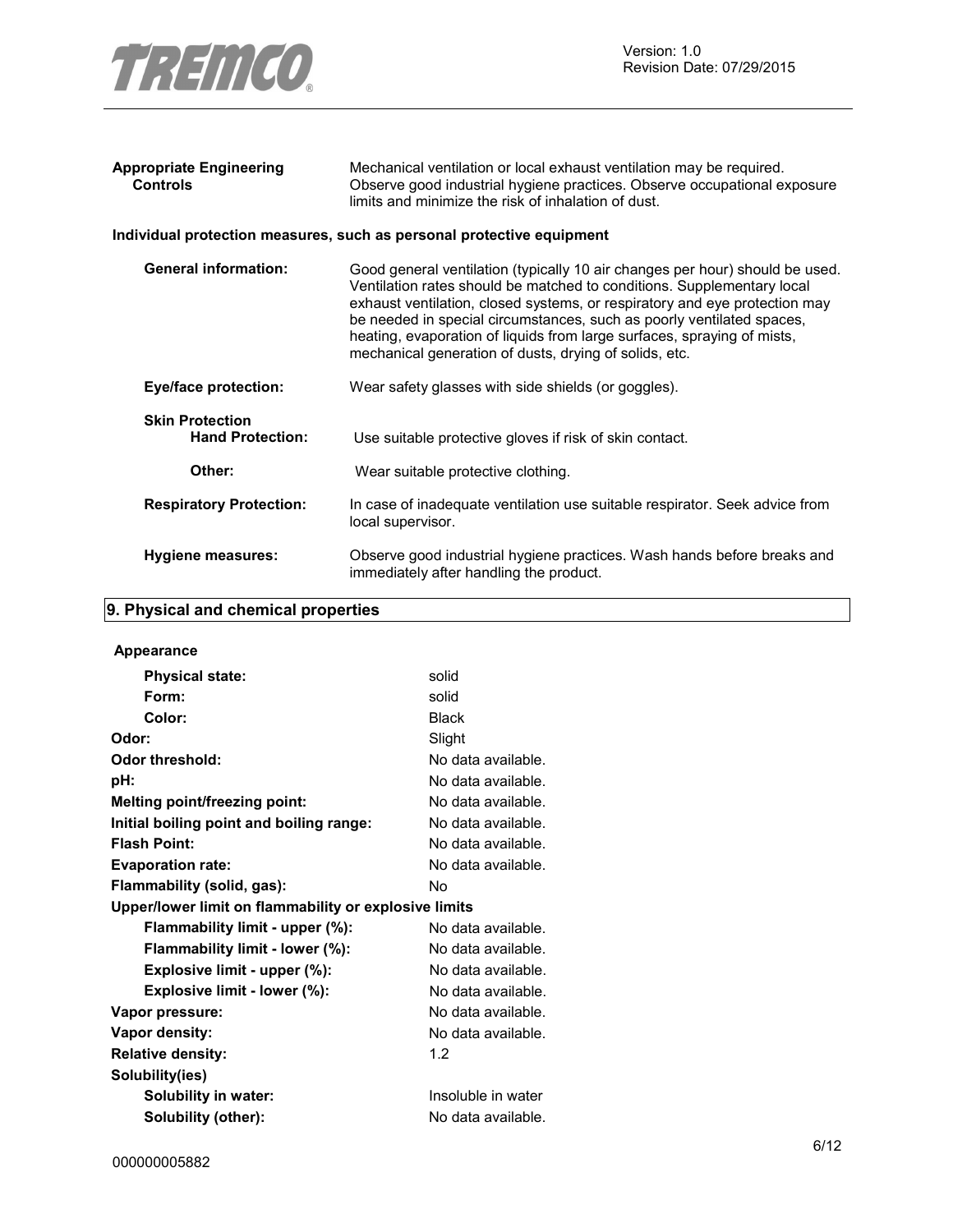

| Partition coefficient (n-octanol/water): | No data available. |  |
|------------------------------------------|--------------------|--|
| <b>Auto-ignition temperature:</b>        | No data available. |  |
| Decomposition temperature:               | No data available. |  |
| Viscosity:                               | No data available. |  |
| 10. Stability and reactivity             |                    |  |

| <b>Reactivity:</b>                                   | No data available.                                                                                 |
|------------------------------------------------------|----------------------------------------------------------------------------------------------------|
| <b>Chemical Stability:</b>                           | Material is stable under normal conditions.                                                        |
| <b>Possibility of Hazardous</b><br><b>Reactions:</b> | No data available.                                                                                 |
| <b>Conditions to Avoid:</b>                          | Avoid heat or contamination.                                                                       |
| Incompatible Materials:                              | No data available.                                                                                 |
| <b>Hazardous Decomposition</b><br>Products:          | Thermal decomposition or combustion may liberate carbon oxides and<br>other toxic gases or vapors. |

### **11. Toxicological information**

### **Information on likely routes of exposure**

| Ingestion:           | May be ingested by accident. Ingestion may cause irritation and malaise.                         |
|----------------------|--------------------------------------------------------------------------------------------------|
| Inhalation:          | In high concentrations, vapors, fumes or mists may irritate nose, throat and<br>mucus membranes. |
| <b>Skin Contact:</b> | May be harmful in contact with skin.                                                             |
| Eye contact:         | Eye contact is possible and should be avoided.                                                   |

#### **Information on toxicological effects**

### **Acute toxicity (list all possible routes of exposure)**

| วral<br>Product:                   | No data available.          |
|------------------------------------|-----------------------------|
| Dermal<br>Product:                 | ATEmix: 2,300 mg/kg         |
| Inhalation<br>Product:             | No data available.          |
| Specified substance(s):<br>Asphalt | LC 50 (Rat): $> 94.4$ mg/m3 |
|                                    |                             |

### **Repeated dose toxicity Product:** No data available.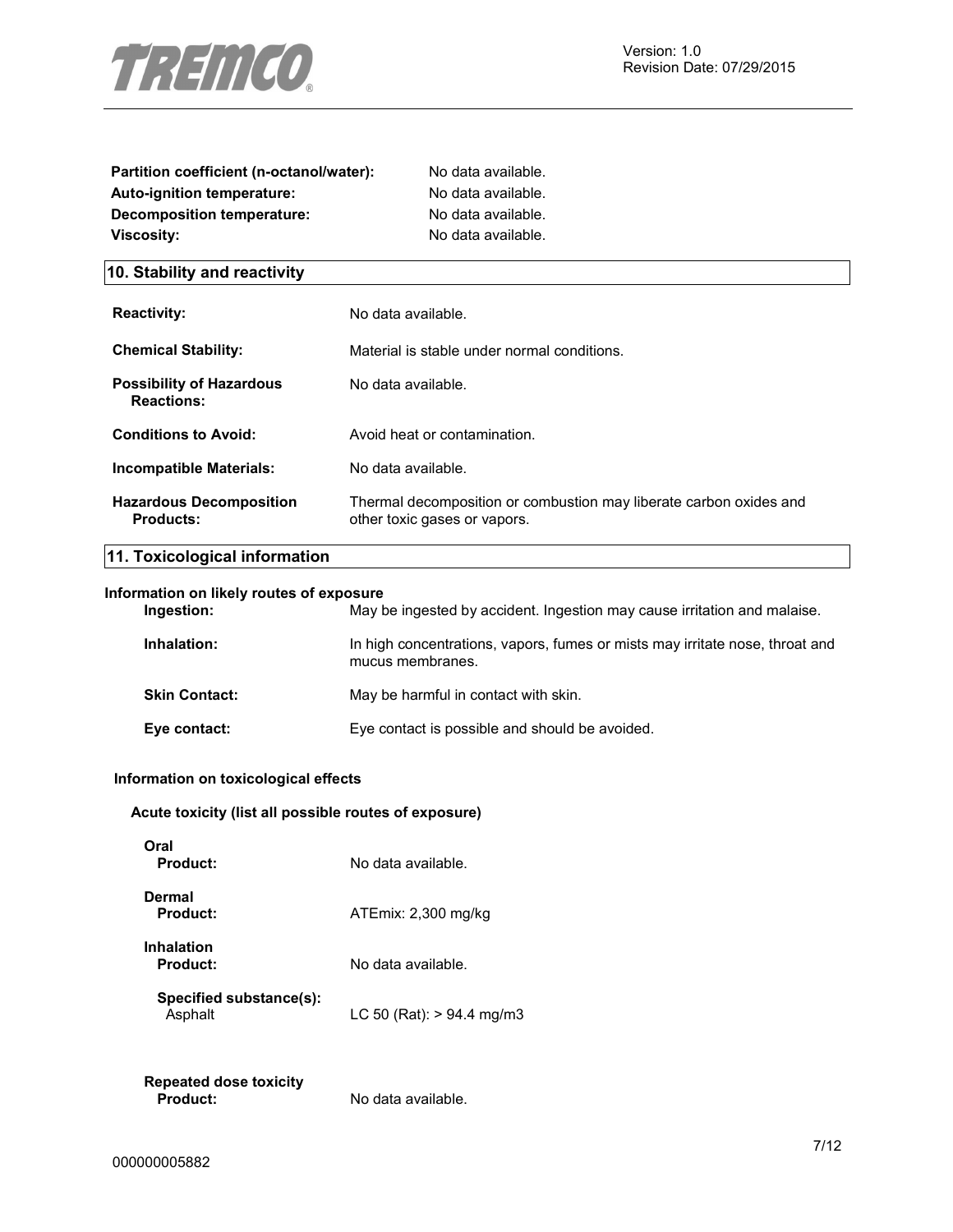

| <b>Skin Corrosion/Irritation</b><br><b>Product:</b>                                                                                                                                          | No data available.                                                                                                                                                                                                                                             |  |
|----------------------------------------------------------------------------------------------------------------------------------------------------------------------------------------------|----------------------------------------------------------------------------------------------------------------------------------------------------------------------------------------------------------------------------------------------------------------|--|
| <b>Serious Eye Damage/Eye Irritation</b><br><b>Product:</b>                                                                                                                                  | No data available.                                                                                                                                                                                                                                             |  |
| Specified substance(s):<br>Asphalt                                                                                                                                                           | in vivo (Rabbit, 24 hrs): Not irritating                                                                                                                                                                                                                       |  |
| <b>Respiratory or Skin Sensitization</b><br><b>Product:</b>                                                                                                                                  | No data available.                                                                                                                                                                                                                                             |  |
| Carcinogenicity<br><b>Product:</b>                                                                                                                                                           | May cause cancer.                                                                                                                                                                                                                                              |  |
|                                                                                                                                                                                              | IARC Monographs on the Evaluation of Carcinogenic Risks to Humans:                                                                                                                                                                                             |  |
| Asphalt                                                                                                                                                                                      | Overall evaluation: Possibly carcinogenic to humans.                                                                                                                                                                                                           |  |
| <b>Fibrous Glass</b>                                                                                                                                                                         | Overall evaluation: Not classifiable as to carcinogenicity to humans. Overall<br>evaluation: Not classifiable as to carcinogenicity to humans. Overall<br>evaluation: Possibly carcinogenic to humans. Overall evaluation: Possibly<br>carcinogenic to humans. |  |
| US. National Toxicology Program (NTP) Report on Carcinogens:<br><b>Fibrous Glass</b><br>Reasonably Anticipated to be a Human Carcinogen. Reasonably Anticipated<br>to be a Human Carcinogen. |                                                                                                                                                                                                                                                                |  |
| US. OSHA Specifically Regulated Substances (29 CFR 1910.1001-1050):<br>No carcinogenic components identified                                                                                 |                                                                                                                                                                                                                                                                |  |
| <b>Germ Cell Mutagenicity</b>                                                                                                                                                                |                                                                                                                                                                                                                                                                |  |
| In vitro<br><b>Product:</b>                                                                                                                                                                  | No data available.                                                                                                                                                                                                                                             |  |
| In vivo<br><b>Product:</b>                                                                                                                                                                   | No data available.                                                                                                                                                                                                                                             |  |
| <b>Reproductive toxicity</b><br><b>Product:</b>                                                                                                                                              | No data available.                                                                                                                                                                                                                                             |  |
| <b>Specific Target Organ Toxicity - Single Exposure</b><br><b>Product:</b><br>No data available.                                                                                             |                                                                                                                                                                                                                                                                |  |
| <b>Specific Target Organ Toxicity - Repeated Exposure</b><br><b>Product:</b>                                                                                                                 | No data available.                                                                                                                                                                                                                                             |  |
| <b>Aspiration Hazard</b><br>Product:                                                                                                                                                         | No data available.<br>8/12                                                                                                                                                                                                                                     |  |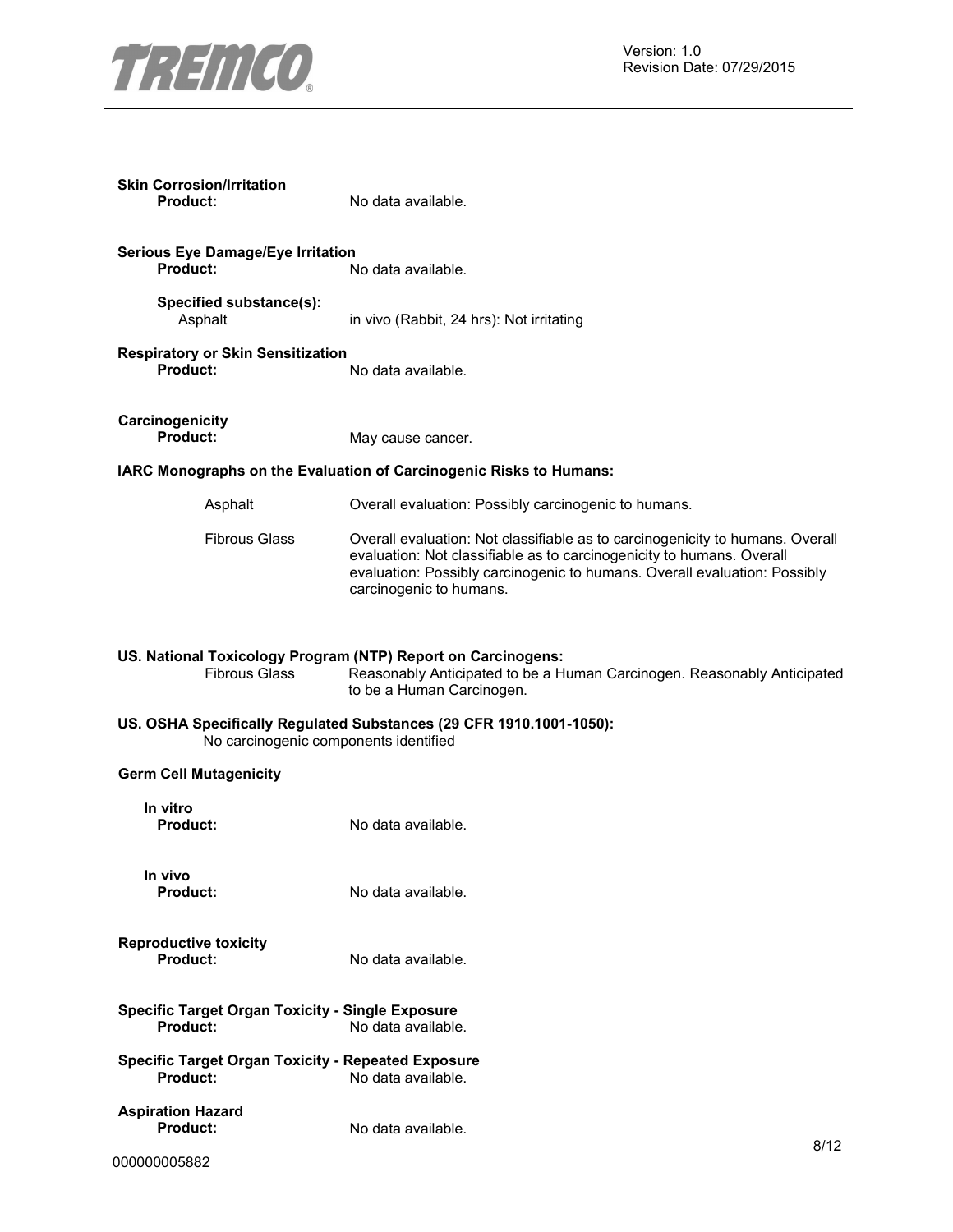

**Other effects:** No data available.

### **12. Ecological information**

### **Ecotoxicity:**

| Acute hazards to the aquatic environment:                                                   |                                                              |
|---------------------------------------------------------------------------------------------|--------------------------------------------------------------|
| <b>Fish</b><br>Product:                                                                     | No data available.                                           |
| <b>Aquatic Invertebrates</b><br>Product:                                                    | No data available.                                           |
| Chronic hazards to the aquatic environment:                                                 |                                                              |
| <b>Fish</b><br><b>Product:</b>                                                              | No data available.                                           |
| Specified substance(s):<br>Asphalt                                                          | NOAEL (Oncorhynchus mykiss, 28 d): >= 1,000 mg/l interpreted |
| <b>Aquatic Invertebrates</b><br>Product:                                                    | No data available.                                           |
| <b>Toxicity to Aquatic Plants</b><br>Product:                                               | No data available.                                           |
| <b>Persistence and Degradability</b>                                                        |                                                              |
| Biodegradation<br>Product:                                                                  | No data available.                                           |
| <b>BOD/COD Ratio</b><br>Product:                                                            | No data available.                                           |
| <b>Bioaccumulative Potential</b><br><b>Bioconcentration Factor (BCF)</b><br><b>Product:</b> | No data available.                                           |
| Partition Coefficient n-octanol / water (log Kow)<br>Product:                               | No data available.                                           |
| <b>Mobility in Soil:</b>                                                                    | No data available.                                           |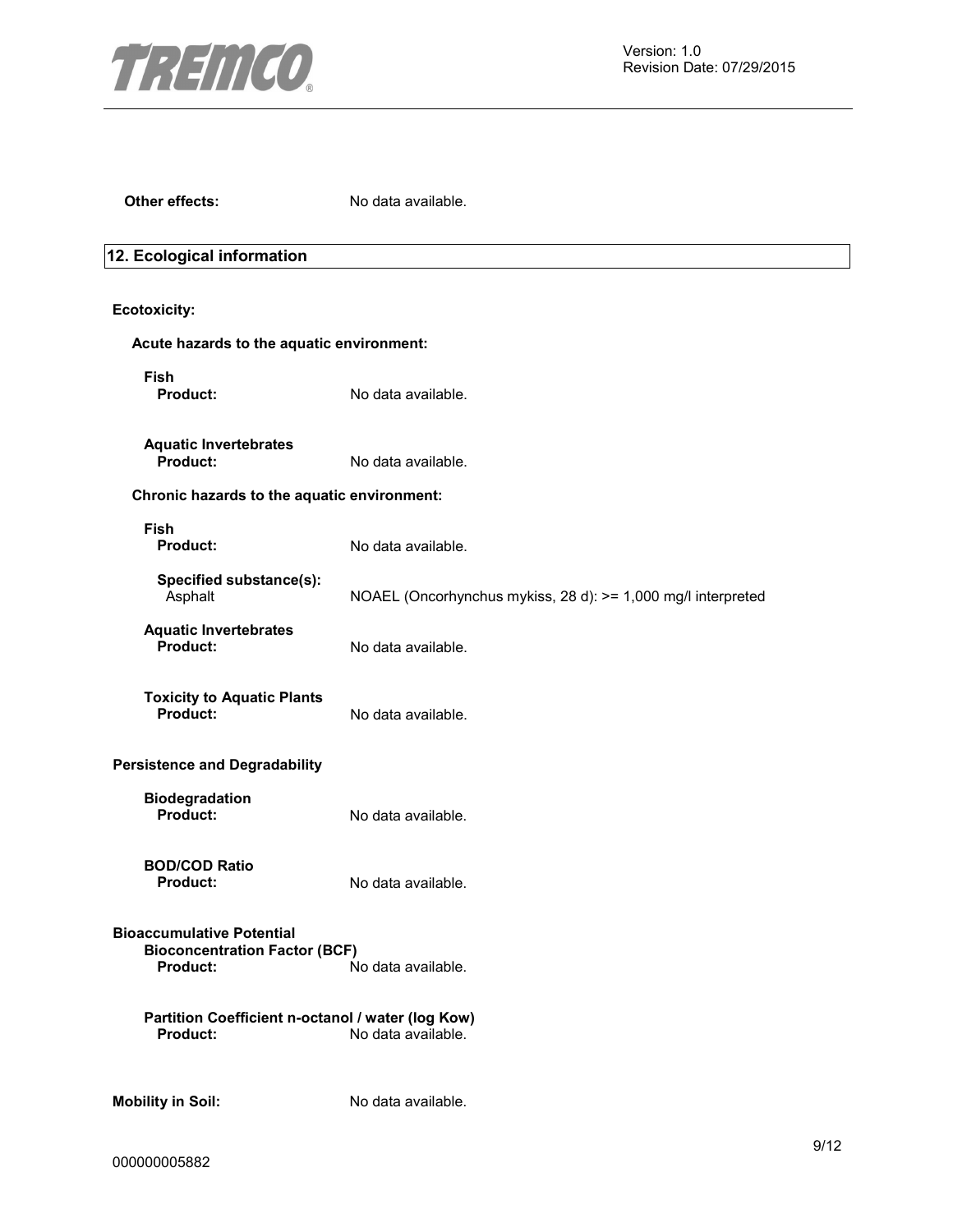

| <b>Other Adverse Effects:</b>  | No data available.                                                                                                                                                            |
|--------------------------------|-------------------------------------------------------------------------------------------------------------------------------------------------------------------------------|
| 13. Disposal considerations    |                                                                                                                                                                               |
| <b>Disposal instructions:</b>  | Dispose of waste at an appropriate treatment and disposal facility in<br>accordance with applicable laws and regulations, and product<br>characteristics at time of disposal. |
| <b>Contaminated Packaging:</b> | No data available.                                                                                                                                                            |
| 14. Transport information      |                                                                                                                                                                               |

#### **TDG:**

Not Regulated

#### **CFR / DOT:**

Not Regulated

#### **IMDG:**

Not Regulated

#### **15. Regulatory information**

#### **US Federal Regulations**

**TSCA Section 12(b) Export Notification (40 CFR 707, Subpt. D)**  None present or none present in regulated quantities.

### **US. OSHA Specifically Regulated Substances (29 CFR 1910.1001-1050)**

None present or none present in regulated quantities.

#### **CERCLA Hazardous Substance List (40 CFR 302.4):**

| <b>Chemical Identity</b> | Reportable quantity |
|--------------------------|---------------------|
| Asphalt                  | 100 lbs.            |

#### **Superfund Amendments and Reauthorization Act of 1986 (SARA)**

**Hazard categories**  Delayed (Chronic) Health Hazard

**SARA 302 Extremely Hazardous Substance**  None present or none present in regulated quantities.

#### **SARA 304 Emergency Release Notification**

**Chemical Identity Reportable quantity**<br> **Asphalt Asphalt Reportable quantity** Asphalt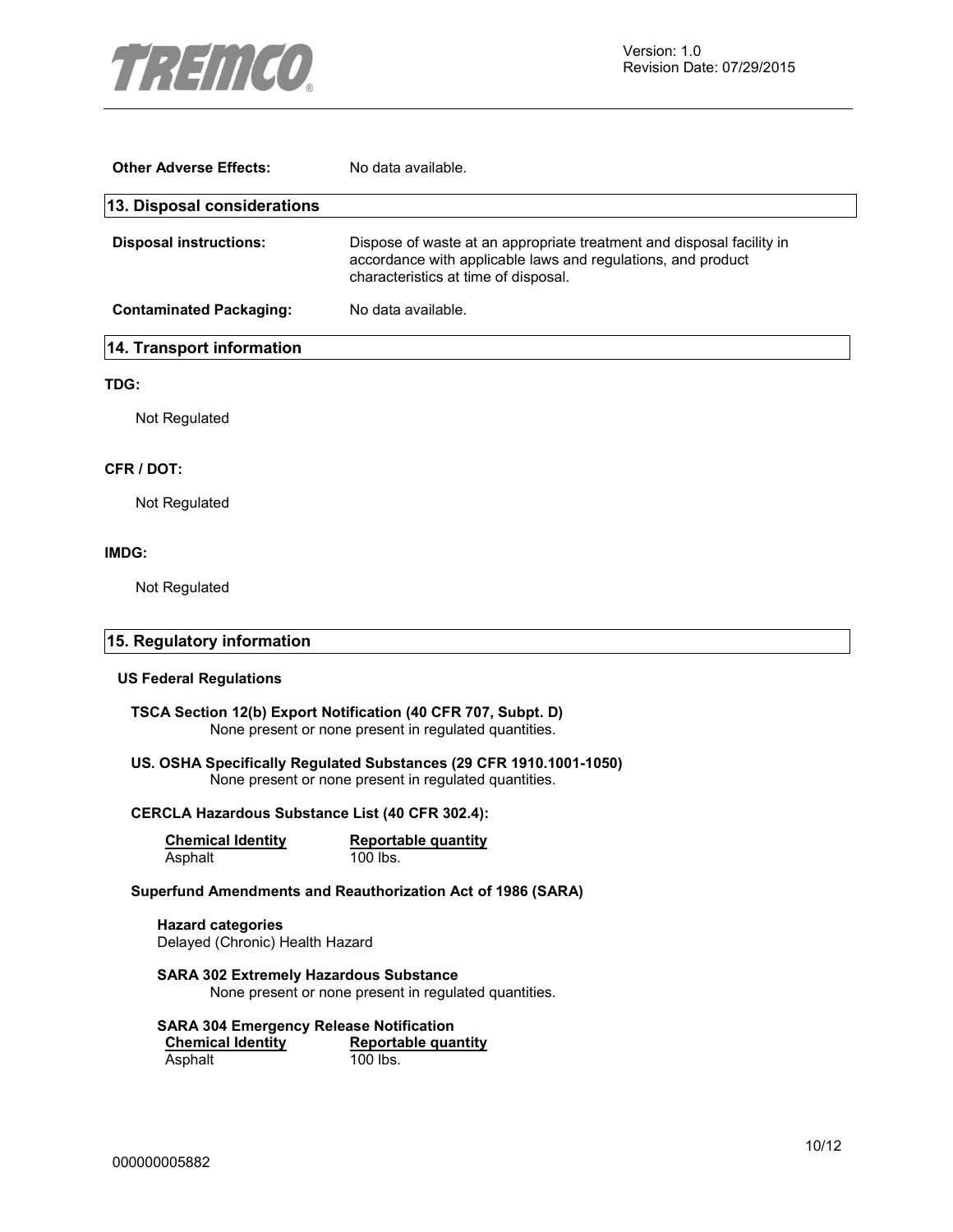

#### **SARA 311/312 Hazardous Chemical**

| <b>Chemical Identity</b> | <b>Thresh</b> |
|--------------------------|---------------|
| Asphalt                  | 500 lbs       |
| Calcium Carbonate        | 500 lbs       |
| (Limestone)              |               |
| <b>Fibrous Glass</b>     | 500 lbs       |

**Chemical Identity Threshold Planning Quantity**  $0$  lbs  $00$  lbs

### **SARA 313 (TRI Reporting)**

None present or none present in regulated quantities.

**Clean Water Act Section 311 Hazardous Substances (40 CFR 117.3)**  None present or none present in regulated quantities.

**Clean Air Act (CAA) Section 112(r) Accidental Release Prevention (40 CFR 68.130):** 

None present or none present in regulated quantities.

#### **US State Regulations**

#### **US. California Proposition 65**

This product contains chemical(s) known to the State of California to cause cancer and/or to cause birth defects or other reproductive harm.

#### **US. New Jersey Worker and Community Right-to-Know Act**

**Chemical Identity** Asphalt Calcium Carbonate (Limestone) Fibrous Glass

#### **US. Massachusetts RTK - Substance List**

**Chemical Identity** Asphalt Calcium Carbonate (Limestone) Fibrous Glass

#### **US. Pennsylvania RTK - Hazardous Substances**

**Chemical Identity** Asphalt Calcium Carbonate (Limestone) Fibrous Glass

#### **US. Rhode Island RTK**

No ingredient regulated by RI Right-to-Know Law present.

#### **Other Regulations:**

| Inventory Status:<br>Australia AICS: | All components in this product are listed on or<br>exempt from the Inventory.              |
|--------------------------------------|--------------------------------------------------------------------------------------------|
| Canada DSL Inventory List:           | All components in this product are listed on or<br>exempt from the Inventory.              |
| EINECS, ELINCS or NLP:               | One or more components in this product are.<br>not listed on or exempt from the Inventory. |